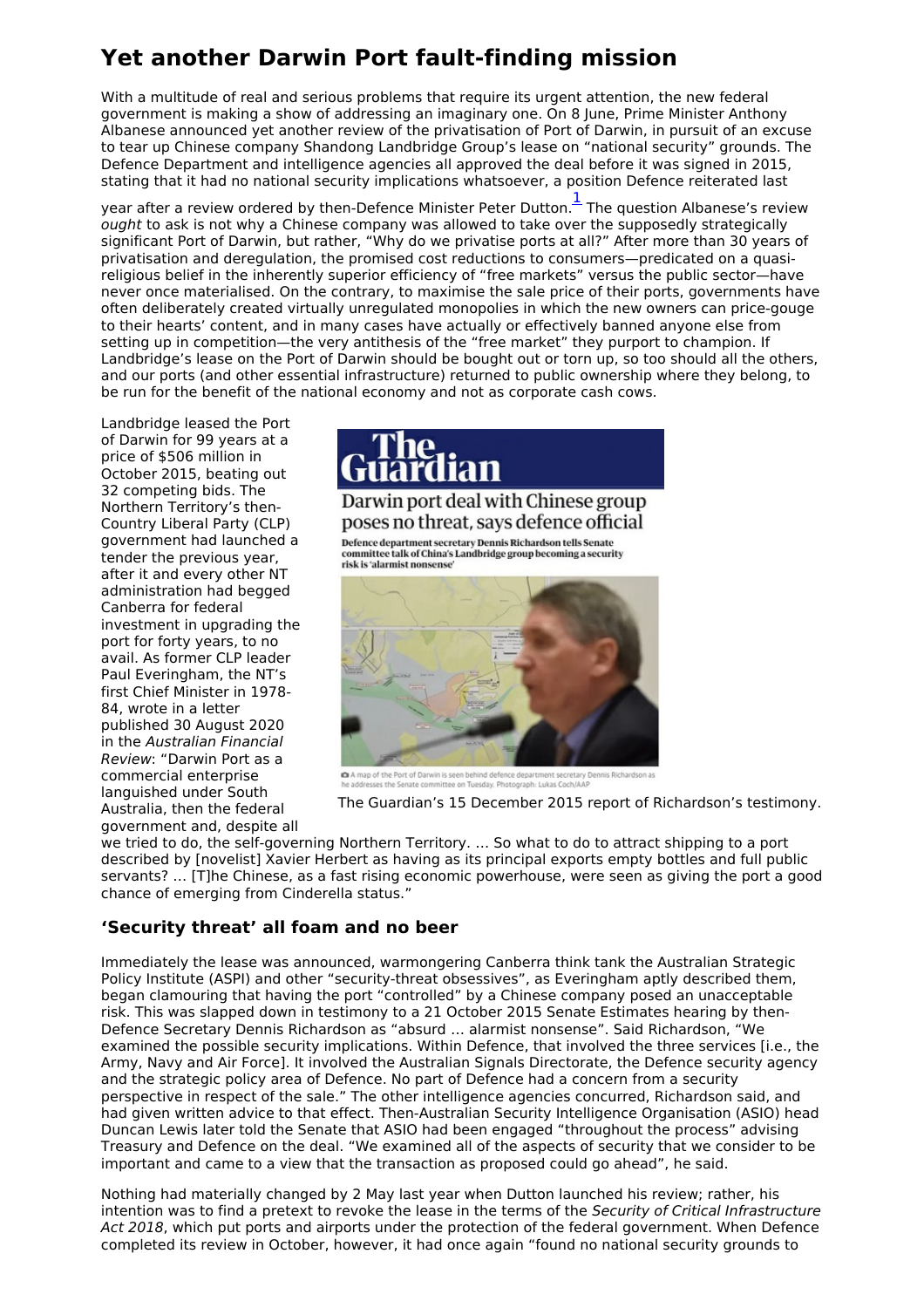recommend the federal government overturn the [lease]", SBS News reported 29 December. Albanese, however, had made an election issue of the Liberals' approval of the deal, and his own claimed opposition to it, to paint his rival Scott Morrison (who was treasurer when the deal was signed) rather than himself as "soft on China". Given his first engagement as PM, the day after his swearing-in, was to fly to Tokyo for the leaders' summit of the Quadrilateral Security Dialogue with the heads of government of the USA, India and Japan, it is likely Albanese was also leaned on by officials of the Biden Administration, which is determined to make northern Australia its "unsinkable aircraft

<span id="page-1-0"></span>carrier" for a future war on China.<sup>[2](#page-2-1)</sup>

According to the 8 June Australian Financial Review, "Parliament's intelligence committee released a unanimous report just before the election saying the deal should be cancelled under powers given to the foreign minister because the stateowned [sic] company had been linked to a global industrial espionage campaign and sanctioned by the US government." No such report is available on the Parliamentary Joint Committee on Intelligence and Security's website, but presumably this refers to the Australia's Foreign Relations (State and Territory Arrangements) Act 2020. The applicability of this law seems dubious, however, since it applies only to arrangements with foreign state entities, whereas Landbridge is in fact a private company; moreover, its supposed links to a "global espionage campaign" exist only in allegations by the US State Department and ASPI, for which they have produced no evidence.

## **Anti-competitive scam**

Fears of looking soft on China are also reportedly the reason for the Morrison government's last minute kibosh on cofunding a major port upgrade at Newcastle in New South Wales, 160 km north of Sydney, which Morrison himself had personally backed. "The Morrison government came within 24 hours of unveiling a \$250 million infrastructure package to support the establishment of a container terminal at the Port of Newcastle [reportedly the world's largest coal port] during the election campaign", the 24 May Newcastle Herald reported, "but dumped the announcement over concerns it would be seen as promoting Chinese interests in Australia", given the majority state-owned China Merchant Port Holdings Co. holds a 50 per cent stake in the consortium that leased the port from the NSW government for 98 years in 2014. (The other half is owned by Australian investors, including superannuation funds, and is administered by Macquarie Bank.) The announcement was expected by some to be a "game changer" for the Liberal-National Coalition in the contest for the electorates of Paterson and Hunter, the Herald reported. "But former Deputy Prime Minister Barnaby Joyce, who was due to announce the funding on Friday 6 May, confirmed concerns about the port's ownership stopped the announcement. … '[W]e didn't want to be seen to be giving a whole lot of money to the Chinese government.'" In the end Labor retained both seats—one more way in which the Coalition's Sinophobic election campaign became a rod for its own back.



The Port of Newcastle is an example of how privatisation benefits the buyer at the expense of the public users of the assets. Photo: Wikipedia

The greater scandal regarding the Port of Newcastle, however, is the anti-competition clauses the Liberal state government of then-Premier Mike Baird wrote into the privatisation contract to plump up the sale price. When the Baird government privatised Port Kembla (at Wollongong) and Port Botany (Sydney) in 2013, the Herald reported, "Port Commitment Deeds (PCD) were signed … [which] require the state government to compensate those ports if container traffic at the Port of Newcastle exceeds a cap. When the Port of Newcastle was privatised … another PCD required that port's operators to reimburse the government for any compensation paid" to the NSW Ports Consortium, which operates Kembla and Botany. The *Herald* reported 10 June that the PCD applies for 50 years (!), and that the "indexed" cap began at 30,000 containers a year, and currently sits at 57,000. "The compensation would effectively double the cost of moving a container at Newcastle", the paper reported, "giving NSW Ports a state-wide monopoly." (Mind you, the Port of Newcastle operator is no angel either; in 2016 it was successfully sued by mining company Glencore for exploiting its own unregulated monopoly to double its profits by hiking its port access charges to coal exporters by 40-60 per cent.)

Similarly, the AFR reported 27 July 2016 that before the Victorian government of Labor Premier Daniel Andrews privatised the Port of Melbourne in 2016, it first hiked the rents charged to stevedore DP World by 750 per cent, apparently to fatten up profit projections and thus increase the sale price. Nor